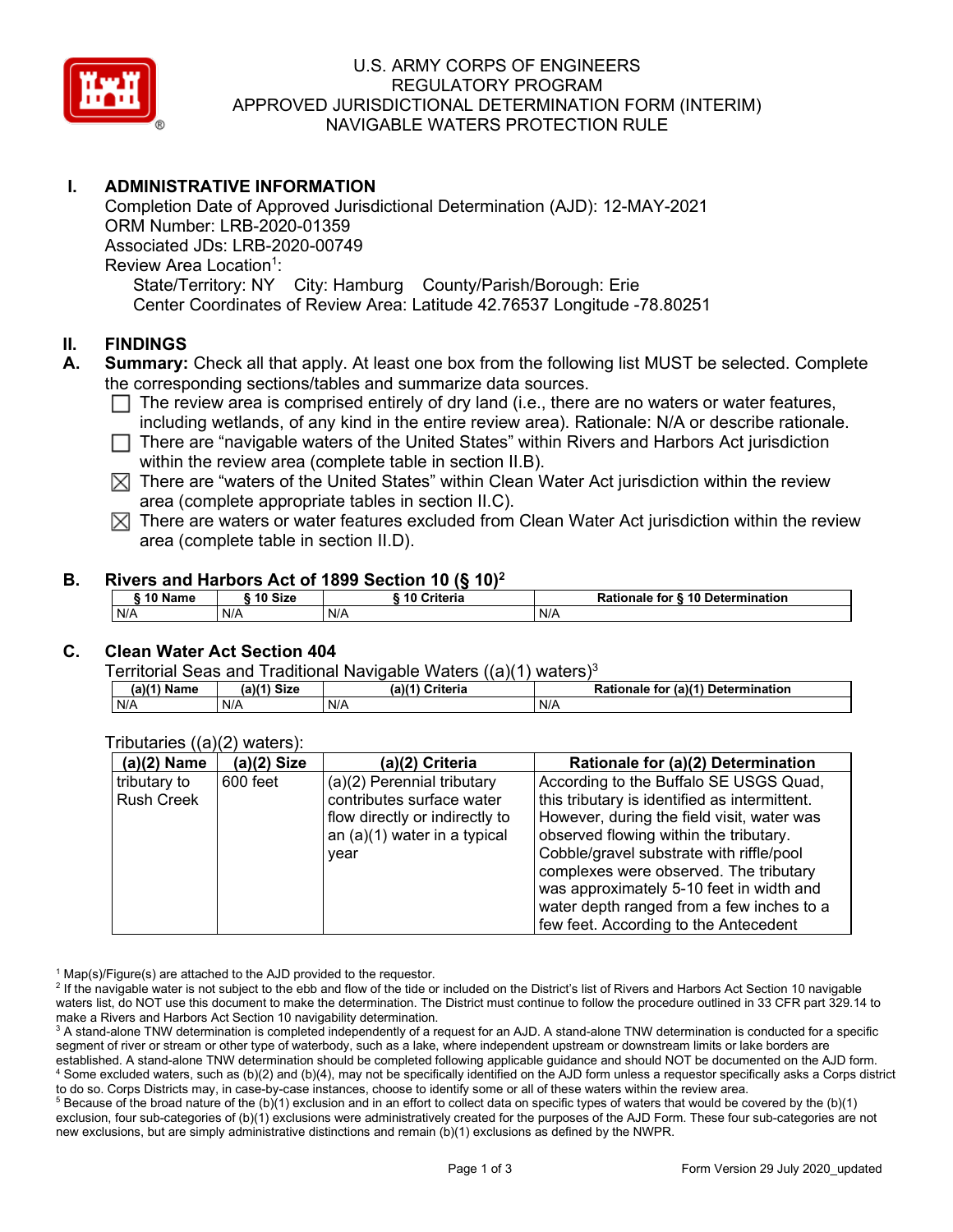

### U.S. ARMY CORPS OF ENGINEERS REGULATORY PROGRAM APPROVED JURISDICTIONAL DETERMINATION FORM (INTERIM) NAVIGABLE WATERS PROTECTION RULE

|  | Precipitation Tool (See Section III B below   |
|--|-----------------------------------------------|
|  | for additional data), the site visit was      |
|  | conducted during a period of drier than       |
|  | normal precipitation. Based on observed       |
|  | flow, channel width, and water depth,         |
|  | coupled with the precipitation data, leads to |
|  | the conclusion that this is a perennial       |
|  | tributary.                                    |

Lakes and ponds, and impoundments of jurisdictional waters ((a)(3) waters):

| (a)(3) Name | $(11/3)$ Size | (a)(3)<br>Criteria | (a)(3)<br>Determination<br>Rationale<br>for |
|-------------|---------------|--------------------|---------------------------------------------|
| N/A         | N/A           | N/A                | N/A                                         |

#### Adjacent wetlands ((a)(4) waters):

| $(a)(4)$ Name | $(a)(4)$ Size | (a)(4) Criteria                 | Rationale for (a)(4) Determination        |
|---------------|---------------|---------------------------------|-------------------------------------------|
| Wetland B     | 10.644 acres  | $\vert$ (a)(4) Wetland abuts an | Wetland B was observed to physically abut |
|               |               | $(a)(1)-(a)(3)$ water           | the tributary to Rush Creek, an a(2)      |
|               |               |                                 | Tperennial tributary.                     |

# **D. Excluded Waters or Features**

Excluded waters  $((b)(1) - (b)(12))^4$ :

| <b>Exclusion</b><br>Name | <b>Exclusion</b><br><b>Size</b> | Exclusion <sup>5</sup>      | <b>Rationale for Exclusion Determination</b>                                                                                                                                                                                                                                                                                                                                                                            |
|--------------------------|---------------------------------|-----------------------------|-------------------------------------------------------------------------------------------------------------------------------------------------------------------------------------------------------------------------------------------------------------------------------------------------------------------------------------------------------------------------------------------------------------------------|
| Wetland A                | $0.063$ acres                   | (b)(1) Non-adjacent wetland | Wetland A extends offsite to the west. An<br>AJD was issued on April 9, 2021 for the<br>immediately adjacent parcel to the west<br>(LRB-2020-00749) that includes the offsite<br>portion of Wetland A. That AJD determined<br>the offsite portion of Wetland A is an<br>excluded b(1) non-adjacent wetland. As<br>such, the onsite portion of Wetland A is also<br>considered an excluded b(1) non-adjacent<br>wetland. |

#### **III. SUPPORTING INFORMATION**

- **A. Select/enter all resources** that were used to aid in this determination and attach data/maps to this document and/or references/citations in the administrative record, as appropriate.
	- **\_X\_** Information submitted by, or on behalf of, the applicant/consultant: *Wetland Delineation for Parker Rd., Hamburg, NY 14075, prepared for Parker Rd. Development, LLC, prepared by Wetlands Investigation Co., May & September 2020.* This information *is* sufficient for purposes of this AJD.

 $1$  Map(s)/Figure(s) are attached to the AJD provided to the requestor.

<sup>&</sup>lt;sup>2</sup> If the navigable water is not subject to the ebb and flow of the tide or included on the District's list of Rivers and Harbors Act Section 10 navigable waters list, do NOT use this document to make the determination. The District must continue to follow the procedure outlined in 33 CFR part 329.14 to make a Rivers and Harbors Act Section 10 navigability determination.

<sup>&</sup>lt;sup>3</sup> A stand-alone TNW determination is completed independently of a request for an AJD. A stand-alone TNW determination is conducted for a specific segment of river or stream or other type of waterbody, such as a lake, where independent upstream or downstream limits or lake borders are established. A stand-alone TNW determination should be completed following applicable guidance and should NOT be documented on the AJD form. <sup>4</sup> Some excluded waters, such as (b)(2) and (b)(4), may not be specifically identified on the AJD form unless a requestor specifically asks a Corps district to do so. Corps Districts may, in case-by-case instances, choose to identify some or all of these waters within the review area.

 $5$  Because of the broad nature of the (b)(1) exclusion and in an effort to collect data on specific types of waters that would be covered by the (b)(1) exclusion, four sub-categories of (b)(1) exclusions were administratively created for the purposes of the AJD Form. These four sub-categories are not new exclusions, but are simply administrative distinctions and remain (b)(1) exclusions as defined by the NWPR.